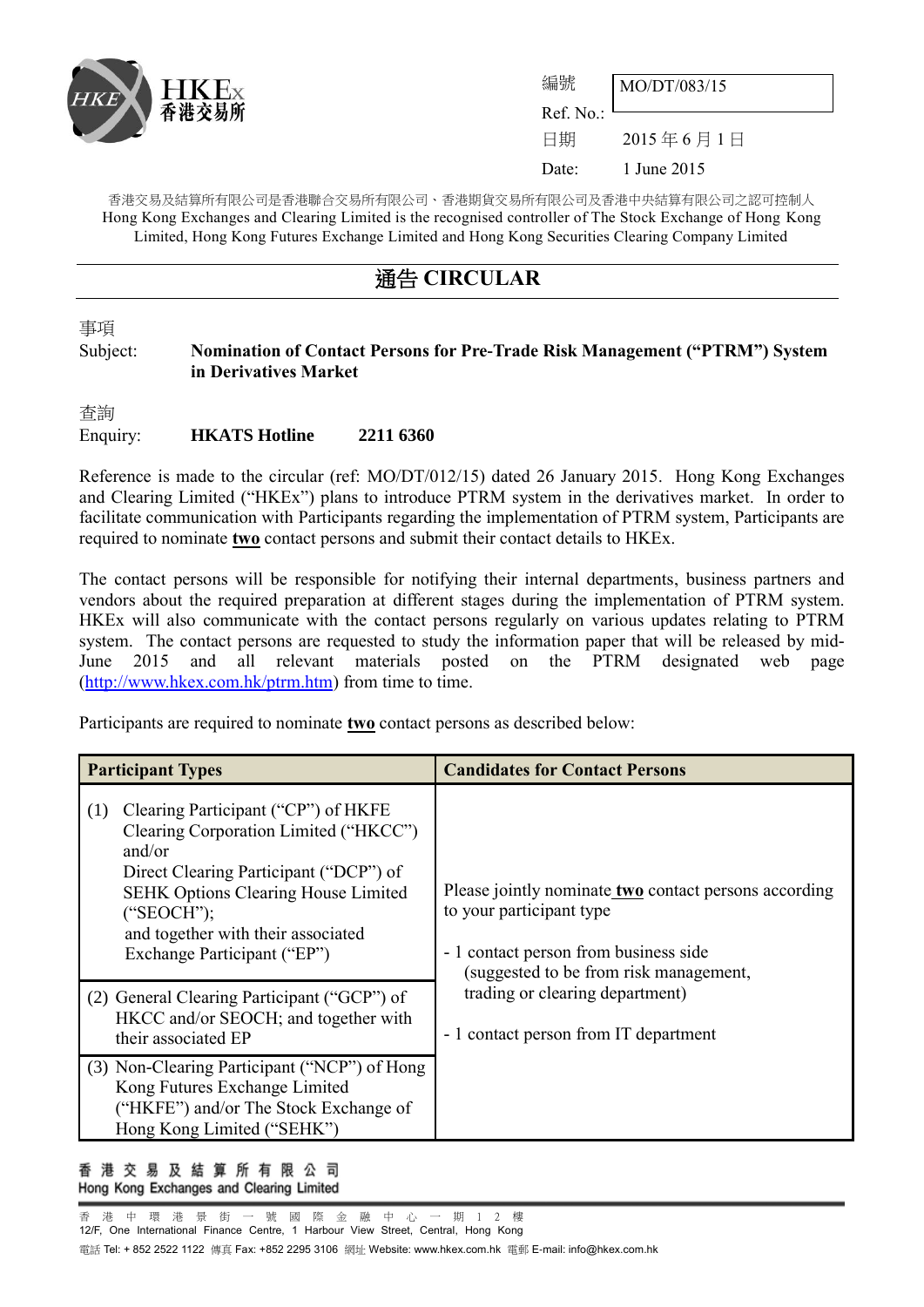## HKEx香港交易所

Participants should complete and return the attached contact details form through fax at 2509 0724 or 2877 0017 or email to [ClickSupport@hkex.com.hk](mailto:ClickSupport@hkex.com.hk) on or before 29 June 2015 (Friday).

Sanly Ho Head Derivatives Trading Global Markets Division

*This circular has been issued in the English language with a separate Chinese language translation. If there is any conflict in the circulars between the meaning of Chinese words or terms in the Chinese language version and English words in the English language version, the meaning of the English words shall prevail*